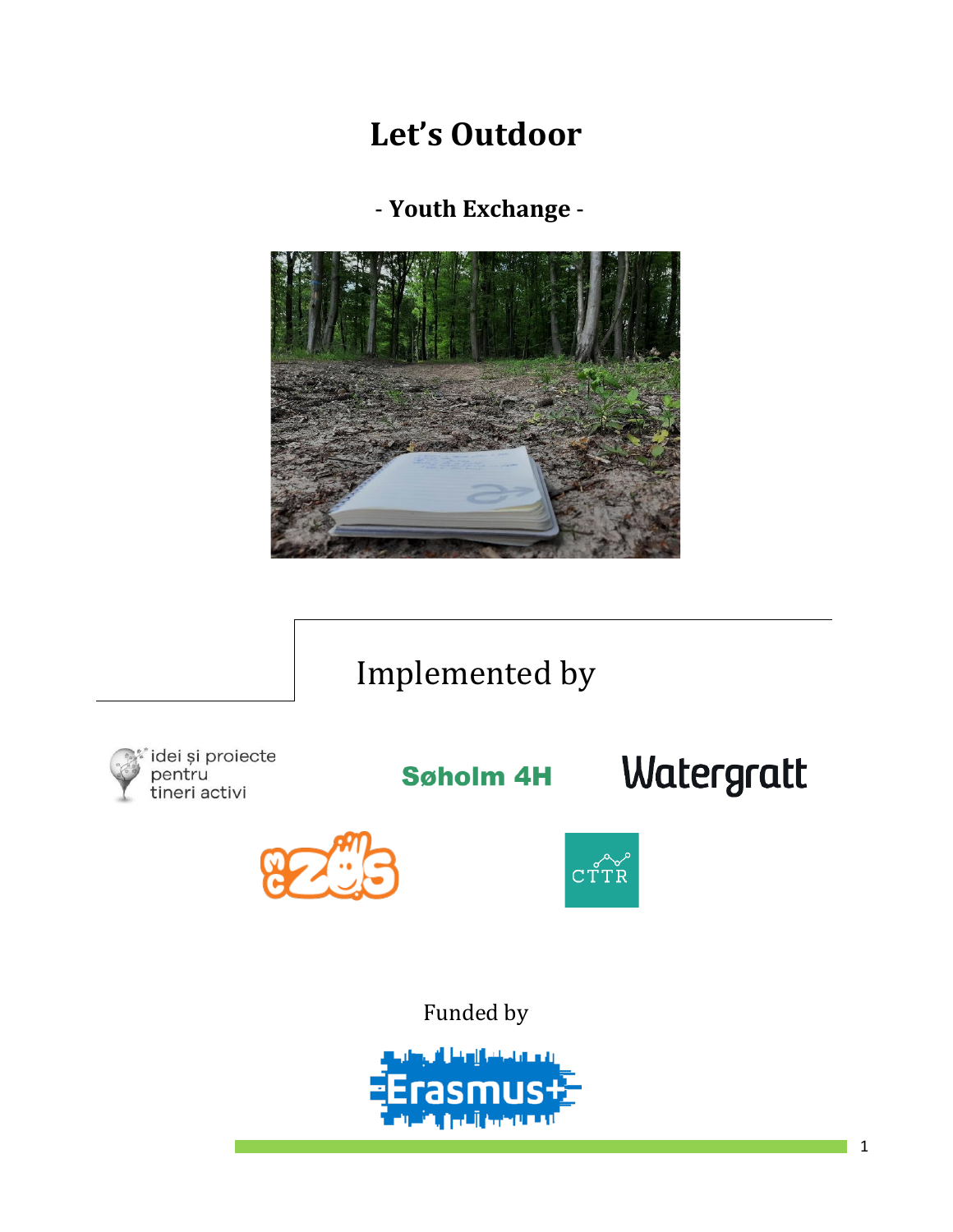# **Let's Outdoor**

# **- Youth Exchange -**

# **16-24 July 2022, Bicăcel - Lăzăreni (Bihor), Romania**

How about a great Erasmus+ outdoor experience in Romania? We created an experience in the middle of the nature with a wide range of activities that you could explore! In simple words, Let's Outdoor is a project that aims at addressing the high incidence of sedentarism among young people, as a factor that deteriorates the life conditions of a large part of the young generation nowadays and that increases the risk of social exclusion.

**Dates: 16 – 24 July, in Romania (including travel days)**, 30 youngsters + 7 GLs (Group Leaders) will go through a memorable outdoor experience in Romania. The age of the participants is 18-30, mainly young people who are facing various sources of disadvantages, such as economic obstacles and unemployment, social or educational obstacles. Each national group is formed by 5 participants + 1 GL (and 2 GLs for Romania). Each partner will select and prepare the group for the YE.

The YE methodology is based on NFL, outdoor and indoor education tools, seeding in the participants' consciousness the benefits of physical activities. We are focusing on young people from both urban and rural areas. The COVID-19 pandemic amplified the phenomenon of sedentarism lately, with 'negative effects on the health, well-being and quality of life of individuals as WHO indicates. You, as a participant, will be part of a great opportunity to reflect on the benefits of physical activities, outdoor living, green farming and ecological life in general.

#### **Important aspects to consider before sending your intention to attend the Youth Exchange.**

This YE (Youth Exchange) is dedicated to young people who are highly motivated to explore their personal development process in a non-formal way, by exploring the beauty of outdoor education and green farming. We expect to have a group of motivated young people who need this experience for their life, irrespective of their understanding on outdoor education.

The working language will be English, therefore an average level of speaking, reading and listening is desirable. Nevertheless, should any confirmed participant need support for translation and interpretation, we will be happy to assist with this aspect during the YE.

**Homework**: before arriving to the event, please prepare the homework with the following elements:

- 1. Prepare a national play/game
- 2. Read about the benefits of sport and how to bring outside activities inside your home.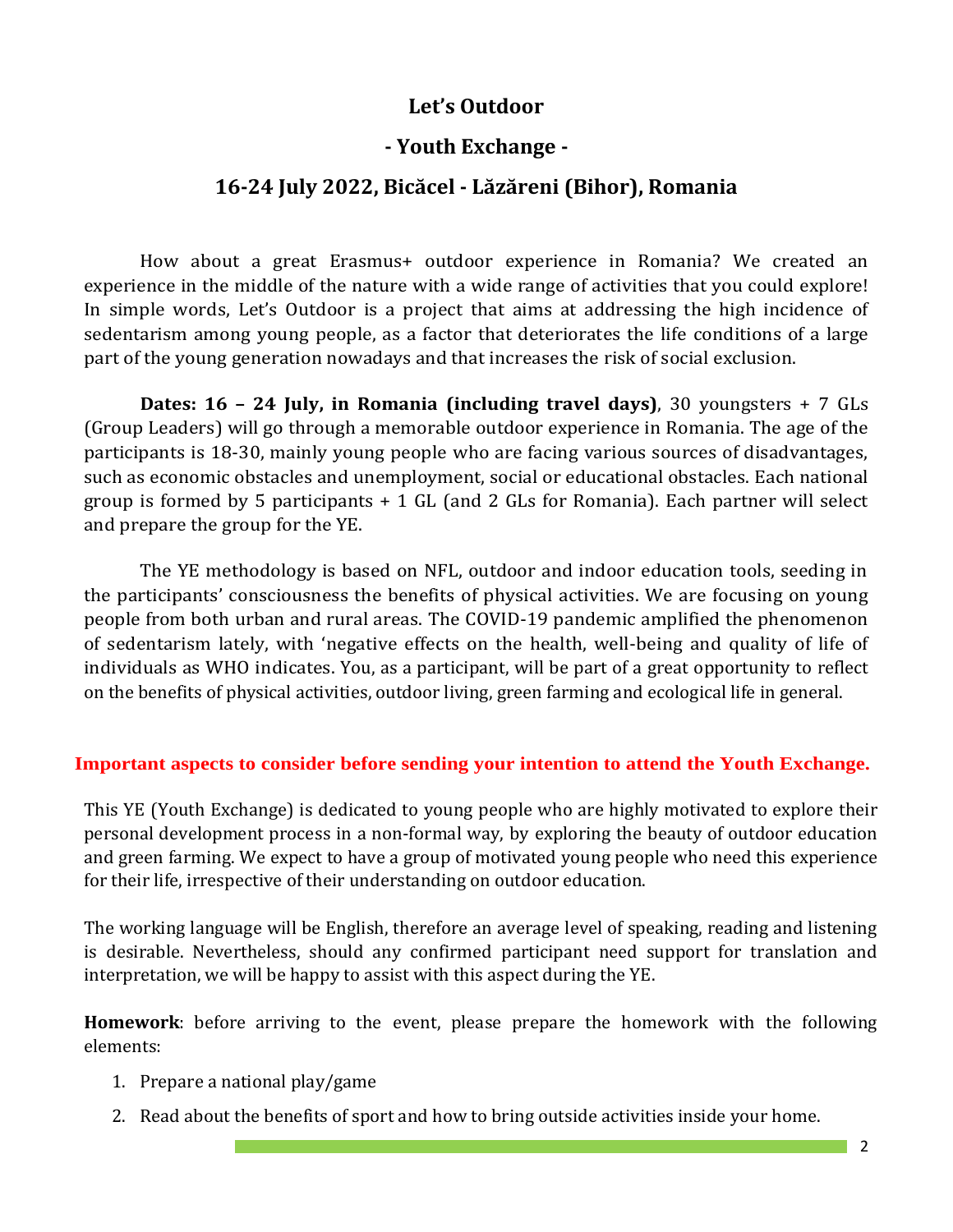Send the homework to the facilitation team before the first day of the Youth Exchange at [projects@ipta.ro.](mailto:projects@ipta.ro) It will be used as a basis for the intercultural learning process.

#### **Participation during the Training Course**:

- 1. Full attendance at sessions is mandatory and it is a condition for reimbursing of travel costs.
- 2. Active involvement. During the week, you will be assigned with different roles that will stimulate the overall group dynamic. Stay tuned for more details  $\odot$

#### **Follow-up activities**: the participants at the Youth Exchange are expected to:

- 1. Share after the mobility pictures and videos with each other and to their online communities, to create as much media content as possible as promoters of a more active lifestyle. They will search for new activities and share at least one other sport related experience that developed from the YE.
- 2. Share their experience in the YE in schools, with their colleagues, by finding new opportunities and challenges. They will also be actively involved in the online groups created for the project and constantly endorsed by the partners to stimulate them to disseminate further their experience from the YE even after the end of the project.

### *A learning agreement will be signed with each participant before attending the Youth Exchange, including all the above mentioned aspects.*

#### **Logistic aspects to consider before confirming your intention to attend the event**

**Dates**: the YE will happen during **16-24 July 2022**, including the travel days. That means seven full days of activities, with a daily schedule from 09:30 AM to 7 PM. The travel reimbursement limit is 275 EUR for Latvia, Estonia, Denmark, Slovenia and 180 EUR for Macedonia.

We will have four daily sessions, a morning warming up moment and a daily reflection time at the end of each day. Evenings are free, but we have some plans to have fun and we will.

**Location**: we will stay in a rural area named Bicăcel (Lăzăreni), în Bihor County [\(https://goo.gl/maps/DmhFY8ZMRdoBiW6M6](https://goo.gl/maps/DmhFY8ZMRdoBiW6M6) ), 30 km away from Oradea, the main city nearby. We will be hosted in new wooden houses, with 2-3-4 beds in one room (single person beds). Each house is equipped with one bathroom and all needed facilities.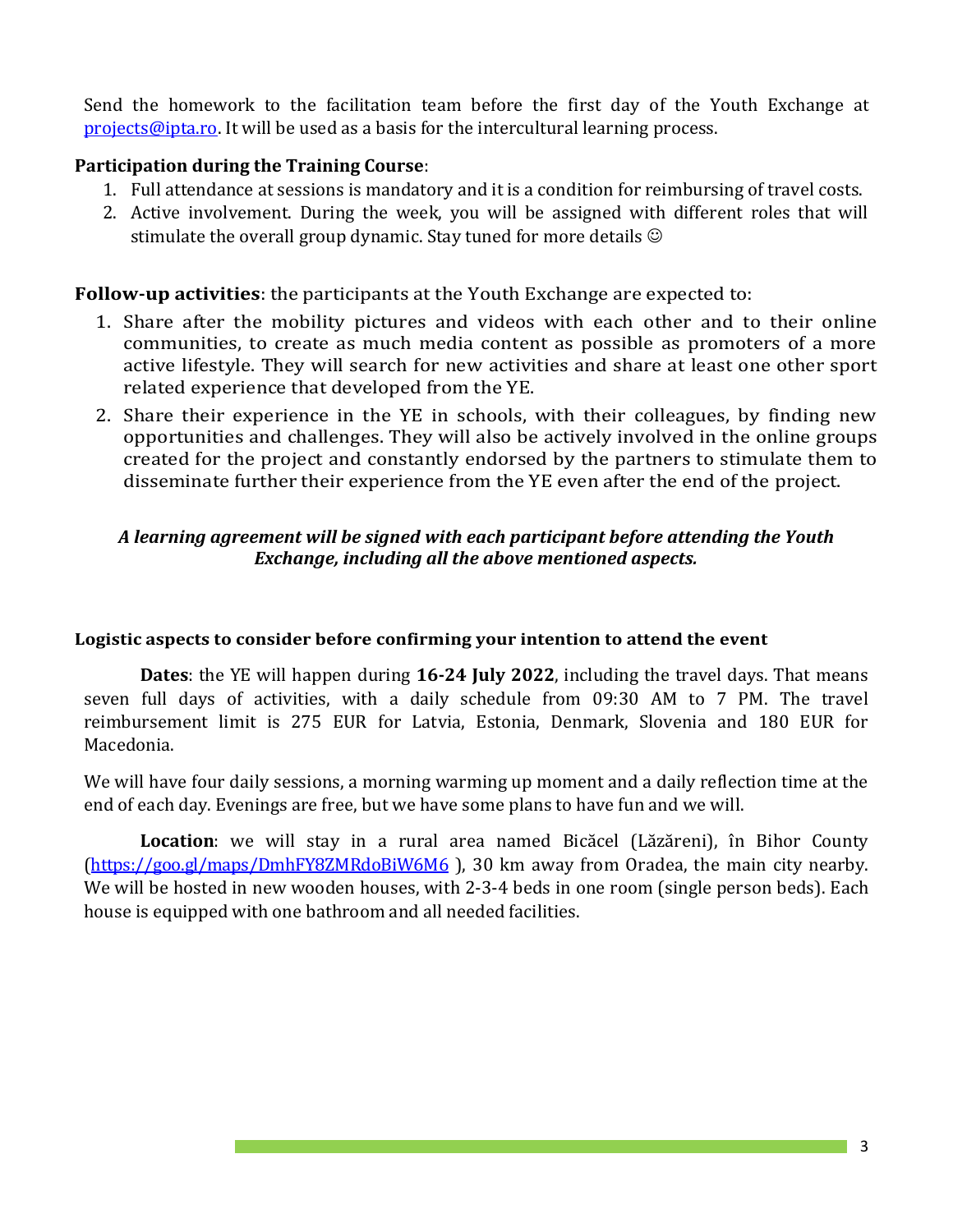

**About the surroundings:** we will stay in a semi-remote area, in a green farm (expect to see and hear animals) next to the village, 30 km from the city of Oradea. Not many people to meet around, but animals and a lot of sounds from the forest. Weather might be tricky: I cannot promise a sunny week or a rainy one, it's a high-hilly area. The temperature might range from 10°C to 30°C (night – day). Bring a rain jacket and shoes that enable you to have a walk in the forest. The mobile connection should work 24/7, as well as the mobile data. Nevertheless, in some spots you might face some limitations. We will have a functional Wi-Fi connection mainly next to the common working spaces only. On the other hand, you have plenty of options to explore the forest, to deconnect from the daily routine and to re-connect to nature, have a long talk at bonfires, meditate, draw. The venue is children and family (pets are also family) friendly, so if you want to have your little one with you, tell us in advance so we can accommodate this.

**We will cook our own meals, please keep this in mind!!! We will also take care of the coffee breaks daily. It will be a self-owned experience from all the perspectives. The tap water is drinkable.**